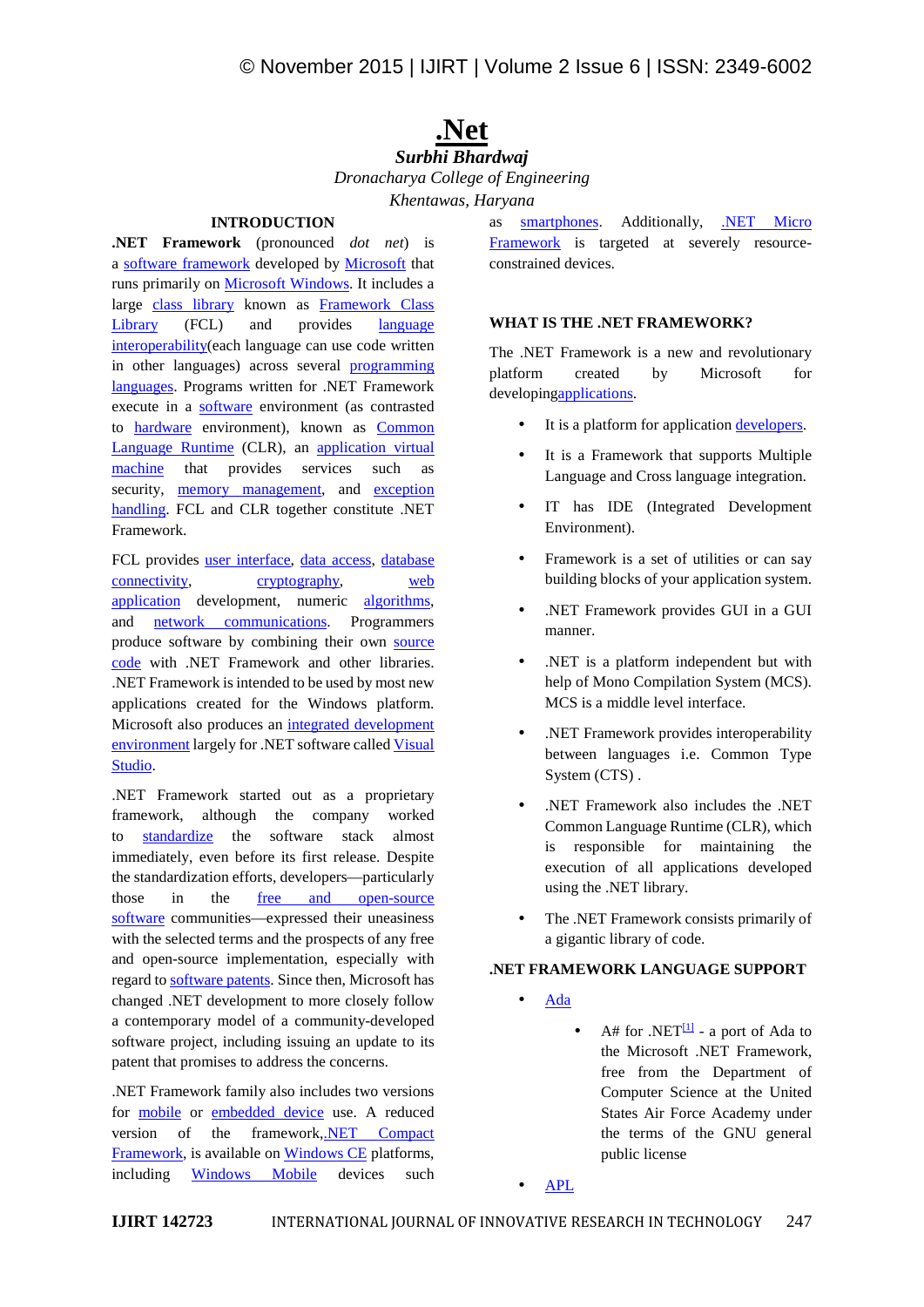# © November 2015 | IJIRT | Volume 2 Issue 6 | ISSN: 2349-6002

- Dyalog APL (Dyalog Ltd)
- AsmL
	- Abstract State Machine Language (Microsoft Research)
- BETA
	- BETA.Net (University of Aarhus, Denmark)
- Boo
	- Boo (Python-inspired syntax by Rodrigo B. de Oliveira, Georges Benatti)
- $\bullet$  C
- lcc (ANSI C Compiler from Princeton)
- cscc (ANSI C Compiler from Portable.NET)
- C#
- Visual  $C#$  (Microsoft)
- Mono C# Compiler (Mono/Ximian)
- cscc (DotGNU Portable.NET)
- Variants:
	- **CSI** (a simple C# Interpreter by Steve Donovan)
	- $\bullet$   $\mathbf{C}$  (Microsoft Research)
	- Parallel  $C#$  (formerly MC# by Vadim B. Guzev)
	- Metaphor (Gregory Neverov at Queensland University of Technology)
	- Spec# (Microsoft Research)
- $C++$ 
	- Managed Extensions for C++ (Microsoft)
- Caml
	- $\bullet$  F# (Microsoft)
- OCAMIL (Emmanuel Chailloux & Raphael Montelatici)
- **CAT** 
	- CAT (Christopher Diggins)
- **COBOL** 
	- $NetCOBOL$  for  $.NET<sup>[2]</sup>$ from Fujitsu Corporation
	- NeoKicks (Fujitsu)
	- Net Express (Micro Focus)
- CULE
	- CULE.Net (Software Perspectives)
- Eiffel
	- Eiffel ENViSioN! (Eiffel Software)
- Forth
	- Delta Forth .NET (Valer BOCAN)
- FORTRAN
	- Lahey/Fujitsu Fortran for .NET (Lahey Computer Systems, Inc.)
	- FTN95 Fortran for Microsoft .NET (Salford Software Ltd.)
- Haskell
	- Hugs98 for .NET
	- Haskell for .NET (using Mondrian for .NET) (Nigel Perry)
	- Haskell.net Project
- IL/MSIL
	- **MSIL** (Microsoft)
	- ilasm (IL Assembler from Microsoft)
	- ilasm (Mono/Ximian)
	- Portable.NET Assembler (dotGNU; no specific link, but project still active)
- Java
	- Visual J# .NET (Microsoft)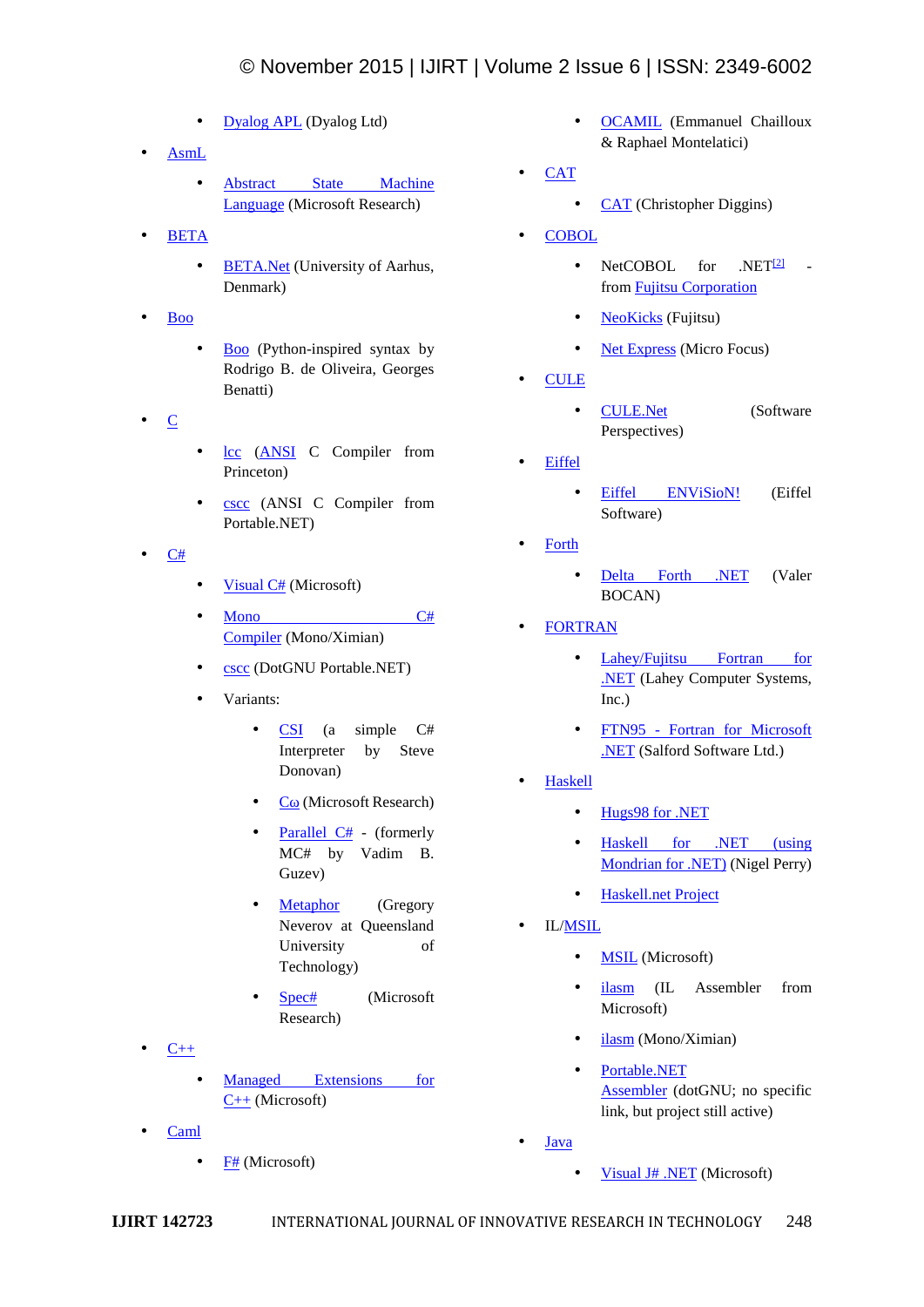- IKVM.NET Java VM for .NET (Jeroen Frijters)
- JavaScript
	- DotGnu JScript (dotGNU)
- Lexico
	- Lexico: English version here (page is in Spanish, with English translation)
- LISP
	- $\bullet$  clisp (Microsoft)
	- DotLisp (Rich Hickey)
	- L# (L Sharp .NET) LISP-based script language (Rob Blackwell)
	- FOIL (Rich Hickey and Eric Thorsen)
	- RDNZL .NET Layer for Common Lisp (Edi Weitz)
- LOGO
	- TurtleTracks.net Logo (University of Patras)
- Lua
	- Lua.NET: Integrating Lua with Rotor (PUC-RIO)
- **Mercury** 
	- Mercury on .NET
- Mixal Assembly Language
	- MixNet (SourceForge)
- Modula-2
	- **GPM/CLR** (Queensland University of Technology)
- **Mondrian** 
	- Mondrian for .NET (Nigel Perry)
- **Oberon** 
	- Active Oberon for .NET (ETH Zuerich)
	- Component Pascal (QUT)
- Nemerle
	- Nemerle (The University of Wroclaw)
- Pan
	- Pan# (Computer Languages for Secondary Education)
- Perl
	- Perl for .NET, PerlNET (ActiveState SRL.)
	- PerlSharp (Joshua Tauberer)
- Pascal variants:
	- Delphi (Borland)
	- Delphi.NET interoperability tools (Marcus Schmidt)
- PHP
	- PHP4Mono (Raphael Romeikat)
	- PHP4Apps Unmanaged wrapper (Daaron)
	- Phalanger
- Processing
	- Processing.NET (Jonatan Rubio, et al)
- Prolog
	- $\bullet$  P# (Jon Cook at Univ. of Edinburgh)
	- Prolog.NET (Oregon Institute of Technology)
- Python
	- IronPython (Microsoft)
	- Python for .NET .NET Integration with Python (Brian Lloyd)
- Ruby
	- Mono Ruby.NET (Jaen, Mono developers)
	- NetRuby (arton)
	- RubyCLR (John Lam)
	- Ruby.NET (Dr. Wayne Kelly)
- RPG
	- ASNA Visual RPG for .NET
- Scala